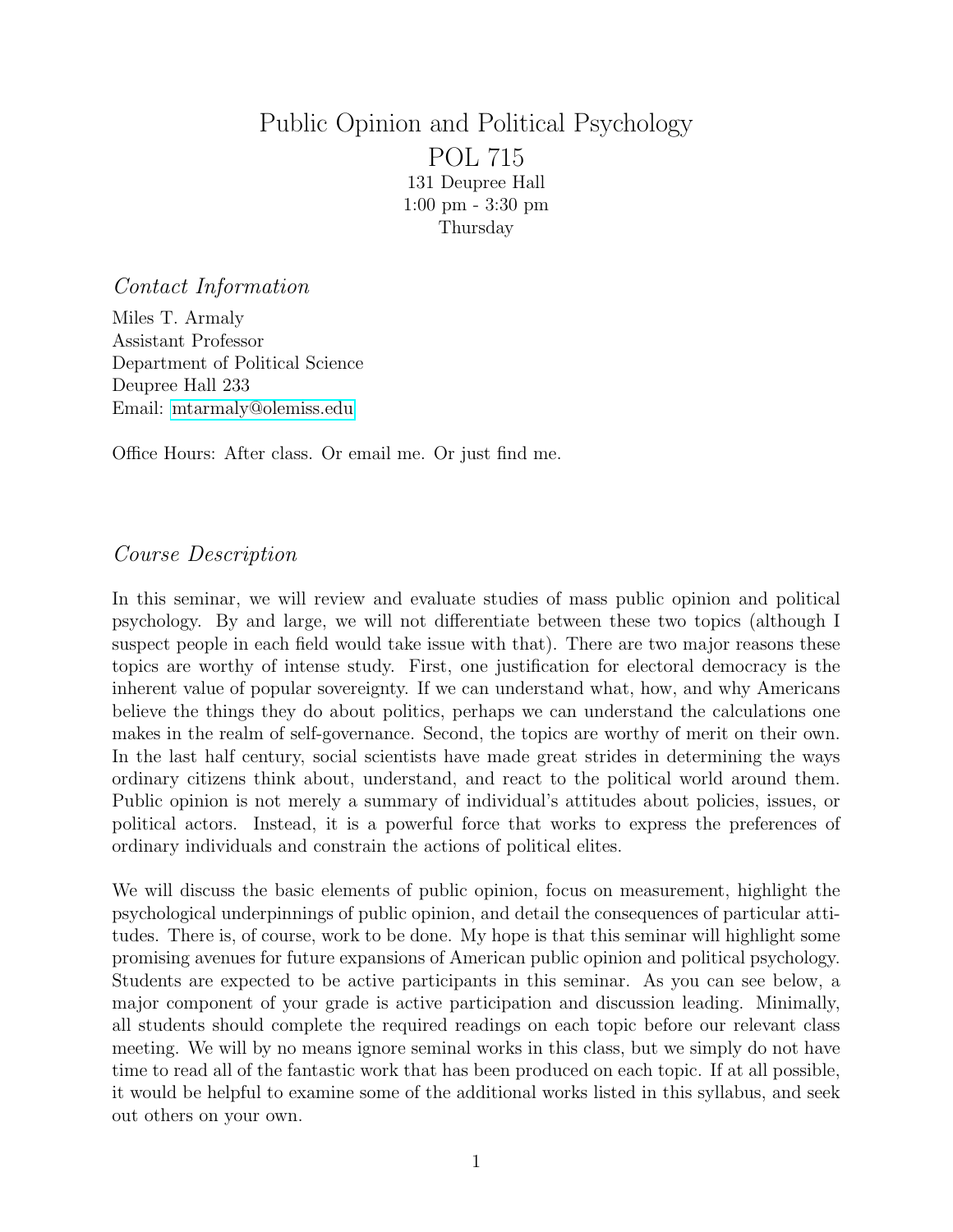## Course Materials

All readings for this class can be found via the University of Mississippi library's electronic resources. Otherwise, they will be disseminated via Blackboard.

### Course Requirements

### WEEKLY ASSIGNMENTS  $(40\%)$

There will be two weekly assignments that are due no later than 10:30 am on the days we meet. They can be delivered via email or to my department mail box. Critical memos must also be delivered via email to the student in charge of class discussion that week.

You are **NOT** required to turn in article summaries – but are still required to turn in critical memos – when you are (a) leading class discussion that week (per Leading and Participation in Class Discussion below) or (b) I have assigned another writing assignment due that week (per Other Writing Assignments below).

Finally, you can select one week – any week – where you do not submit article summaries. You do not need to approve it with me beforehand.

- Article Summaries: Each week, each student will write an article summary for each of that week's required readings (i.e., if we have 4 required readings, you will produce 4 article summaries). These summaries should answer the following questions:
	- 1. What is the article's contribution? What does it do? Answer in a single sentence
	- 2. Identify the article's dependent variable, key independent variable(s), and each null and alternative hypothesis
	- 3. Briefly summarize the motivation and reasoning behind the article's research question and hypothesis (the theory) and data selection (if relevant)
	- 4. Briefly summarize the results (do they support the hypotheses?) and offer any specific criticisms/comments you have (broader comments about the research area as a whole should be covered in the critical memo, not the article summaries. See below)

Each article summary should be no longer than one side of a single sheet of paper, double-spaced, with 12-point font and one-inch margins. In other words, be concise. These will be evaluated on how accurate, concise, and informative they are. The purpose of these summaries is twofold. First, they are a tool for me to assess factual learning. Second, brief summaries are helpful studying tools, especially for those of you who will take comprehensive exams.

• Critical Memo: Each student will also be responsible for a weekly memo critical of the collection of research we read for the week. This memo is also not to exceed one page in length. To be clear, you should produce ONE memo each week, not a separate memo for each research article. A satisfactory memo will include several components. In particular, it will: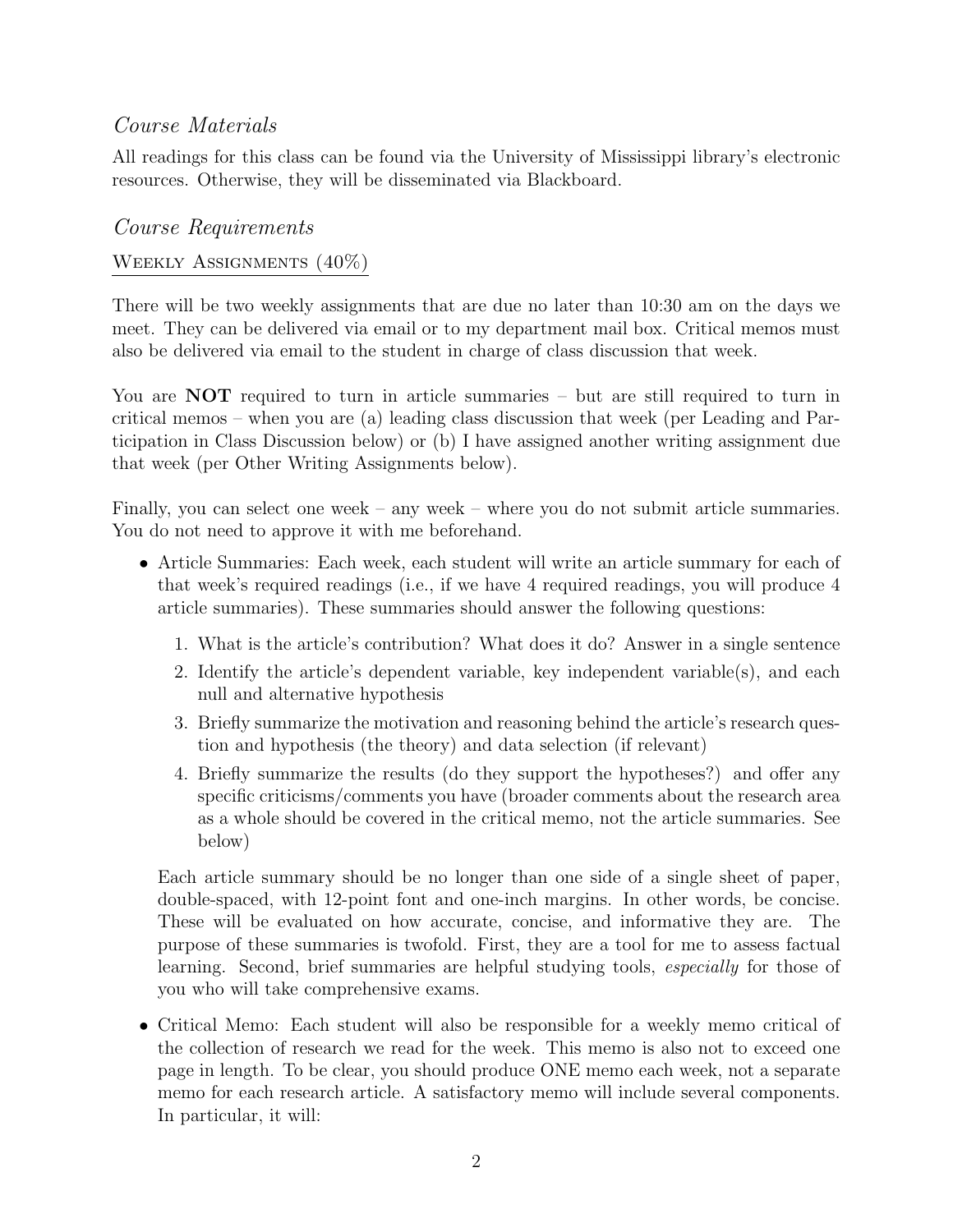- 1. Begin with a critical question that you would use if you were to run that day's discussion
- 2. Include observations about why the/a question addressed in the readings is important
- 3. If applicable, identify shortcomings in the research area
- 4. Explain what points you would hope to elicit during the discussion
- 5. Discuss how such points are connected to that week's readings (and possibly any other readings in the course).

Memos should not summarize, but should be critical reviews of the research as a whole. That is, your memo should pay attention to the theme of the week's research. What makes sense about this particular area of research? What doesn't? Are the theories relevant? Are there measurement issues? Does the research tend to use appropriate data? How should shortcomings be addressed? Exceptional memos will also describe a potential research project (or projects) related to the topic for a given week.

### Leading and Participation in Class Discussion (25%)

Class participation is the most important element of your grade. This grade is not a function of how often you talk or how frequently you are "right" or "wrong" in class. Instead, it will reflect your ability to provide reason to and insight on the course material and contribute to class discussion. My intent is for you to develop and express a worldview on public opinion and political psychology research. I am interested in your perspective. Your class participation grade will reflect your personal ownership of that perspective. I'd rather you defend a "wrong" perspective to the ends of the earth rather than be "right" by regurgitating another's worldview (or by guessing).

Each member of the class will lead discussion at least once. This will be arranged in advance and we will discuss this in further detail in class. In short, there is no right or wrong way to lead class, provided that we discuss the readings and the themes they elicit.

### FINAL PAPER  $(25%)$

There are a variety of students at different levels in this course. I will tailor the final paper to each individual and his/her specific circumstances. I will meet with each of you briefly during the first few weeks of class so that we can discuss and decide upon a set of requirements for you.

More advanced students are expected to produce unique research papers that utilize data. I recognize that not all students are primarily interested in public opinion, or even American politics; we can figure out something that works for you. Newer students will be expected to produce, at the very least, detailed research proposals.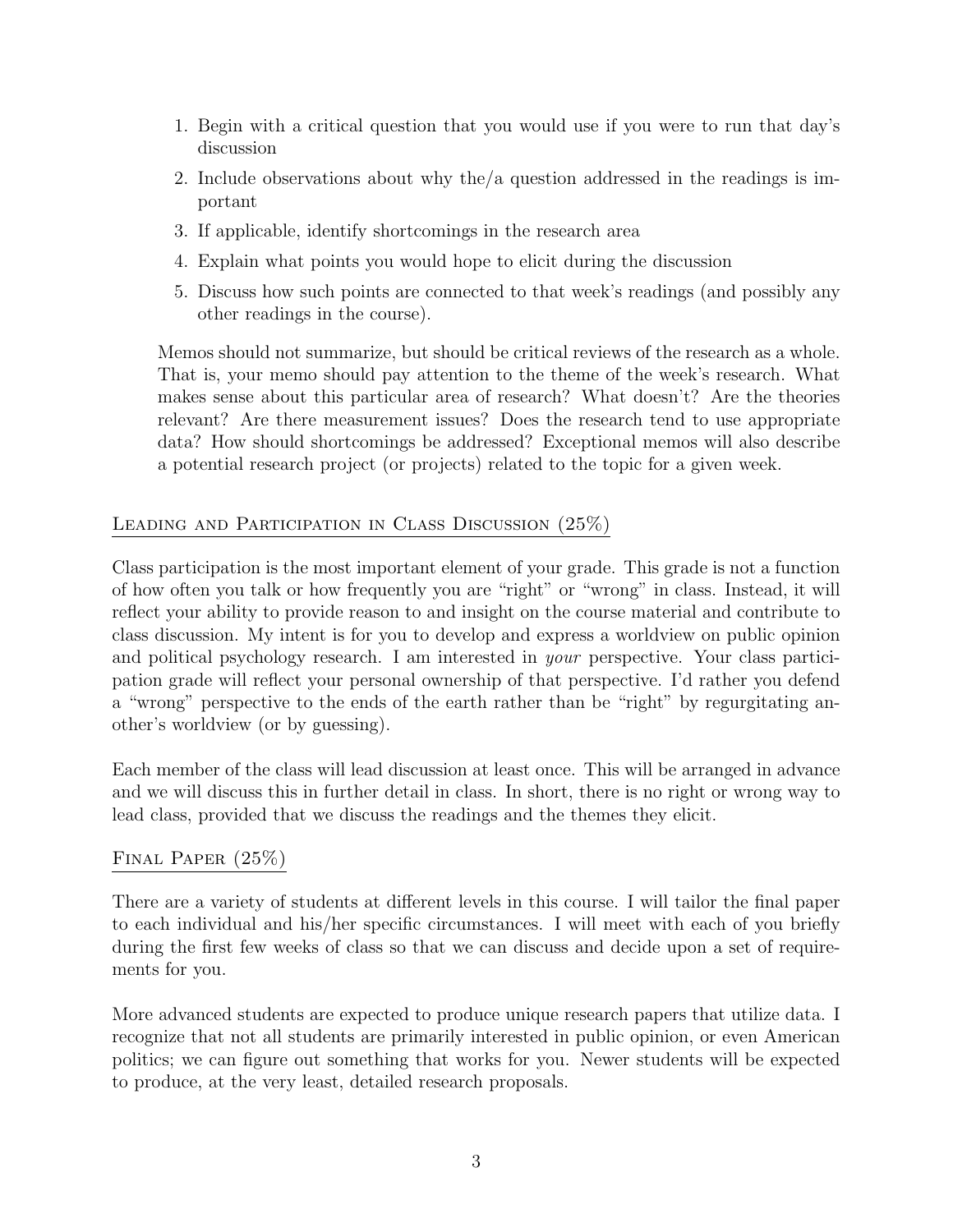### OTHER WRITING ASSIGNMENTS  $(10\%)$

From time to time, I will ask you to write a short – maybe somewhere in the 2-4 page range – paper on a particular topic. I expect to assign 2 or 3 such papers. Only one appears in the schedule below – in week 3 – and others will be announced a week or two ahead of time. More information will be given about these when the time comes. The purpose of these assignments is identical to that of the article summaries and critical memos, but will be used when I wish to elicit certain attitudes and opinions from you.

## Grades

The grading scale is as follows:

| $\mathsf{A}$ | $93 - 100\%$ |             | A- $90-92\%$  |
|--------------|--------------|-------------|---------------|
| $B++$        | - 87-89%     | $\mathsf B$ | 83-86%        |
| $B-$         | 80-82\%      |             | $C \leq 80\%$ |

As a general rule in this seminar, B- and C grades are a cause for concern.

## Course Policies

### GENERAL STATEMENT

You are responsible for informing yourself of all departmental, college, and university policies governing your conduct in this course. This includes, but is not limited to, policies relating to plagiarism/academic integrity and the accommodation of students with documented disabilities.

#### Course Communications

Updates and additional materials will be sent out via email or our course's Blackboard page. Please alter your Blackboard settings such that you are notified when announcements are posted.

#### Instructor Availability

If you have any questions, quips, queries, qualms, comments, or concerns, please contact me via email. I will endeavor to respond to all email messages within 12 hours on weekdays and 24 hours on weekends. If you have not received a response within 24 hours, please resend your message. For time sensitive matters, resend your message after 12 hours.

I will be available immediately following class. But, I'm in my office a lot, so just come see me. If you can't find me, I'm generally pretty responsive to email and am flexible in regard to meeting times and locations.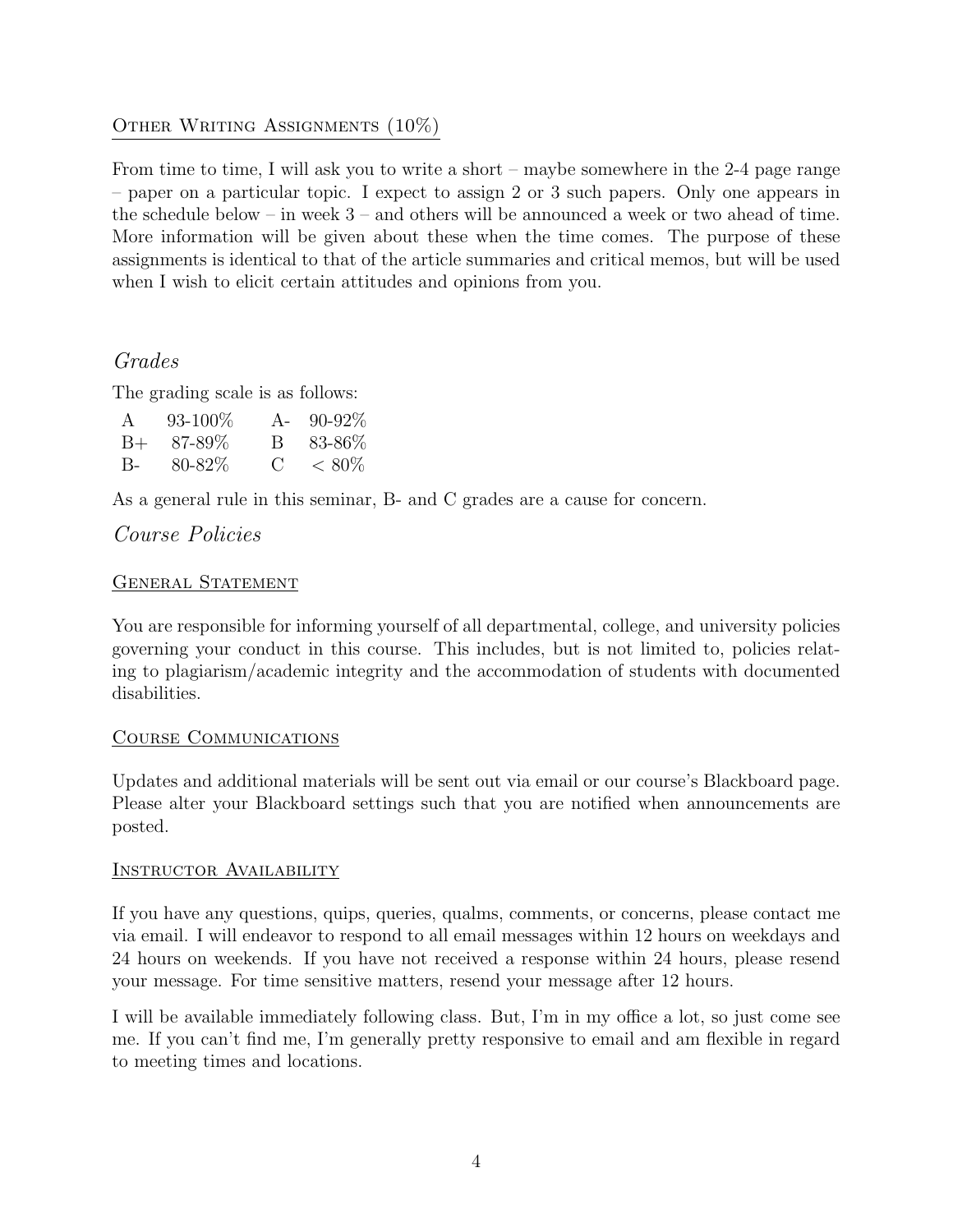#### ATTENDANCE POLICY

I don't have one. You are expected to come to class. I recognize things come up (illness, kids, etc.), so just keep me in the loop.

#### Grade Appeals

All grading concerns should be brought to me in person or submitted via email with a concise statement expressing why you believe your grade should be altered. All concerns – arithmetic or otherwise – must be raised within one week of when the grade was posted. No grade challenges will be entertained after one week. I reserve the right to reduce points on any grade appeal.

#### Academic Honesty

This course has a zero tolerance policy in regards to academic dishonesty. Academic dishonesty is defined as conduct that violates any of the following principles: (a) supplying or using work or answers that are not one's own (this includes mis-citing a source); (b) providing or accepting assistance with completing assignments or examinations beyond collaborative learning; or (c) interfering through any means with anothers academic work. Collaborative learning (i.e., working or studying with your peers) in this course is encouraged, but if you study together, you must produce your own work. This includes not submitting verbatim or near-verbatim answers to assignments. To do so violates both the spirit and the letter of academic integrity. The penalties for dishonesty will vary from getting 0 points on an individual assignment up to getting a 0.0 grade for the entire semester. All instances of academic dishonesty will be reported to your college and department.

If you are not sure a certain action will be considered academically dishonest, it is in your best interest to assume it is until told otherwise. Please feel free to ask if any action will be considered academic dishonesty in this course. And, remember that what may be acceptable in this course may be inappropriate in another, and vice versa. Additionally, consult the University [M Book](http://conflictresolution.olemiss.edu/wp-content/uploads/sites/2/2014/09/MBOOK20153.pdf) for more information.

### STATEMENT ON DISABILITIES

The University of Mississippi is committed to the creation of inclusive learning environments for all students. If there are aspects of the instruction or design of this course that result in barriers to your full inclusion and participation or to accurate assessment of your achievement, please contact the course instructor as soon as possible. Barriers may include, but are not necessarily limited to, timed exams and in-class assignments, difficulty with the acquisition of lecture content, inaccessible web content or the use of non-captioned or non-transcribed video and audio files. You must also contact Student Disability services at 662-915-7128 so that office 1) provide you with an Instructor Notification form, 2) facilitate the removal of barriers and 3) ensure that you have equal access to the same opportunities for success that are available to all students.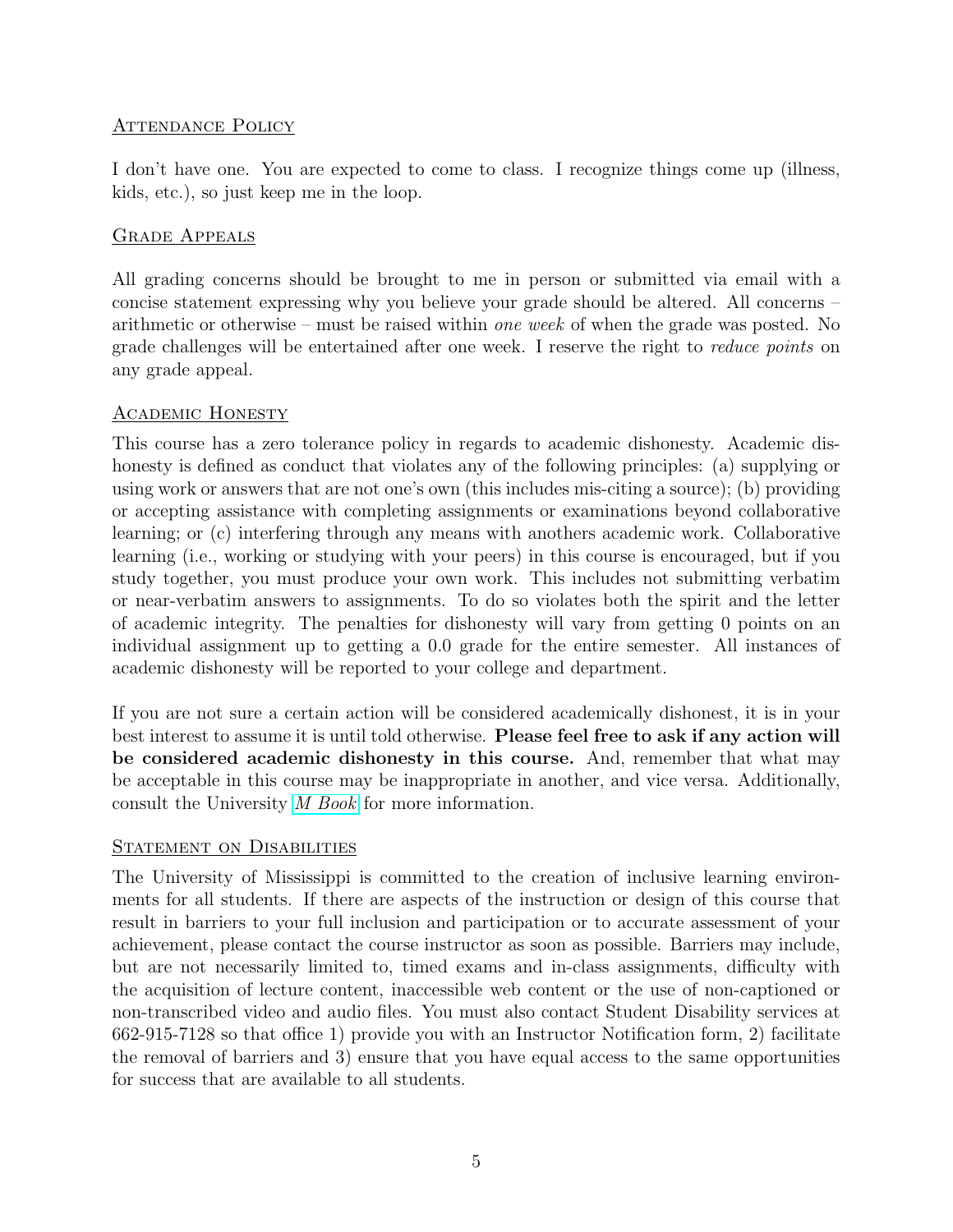All reasonable accommodations will be made in this course. I encourage students not only to take advantages of these services when appropriate, but to inform the instructor of any qualifying consideration as soon as possible. Accommodations for disabilities should be arranged well in advance of any student assessment. Please see [University Student Disability](sds.olemiss.edu) [Services](sds.olemiss.edu) for more information.

## Course Schedule

Weekly reading assignments are listed below. Reading assignments are listed according to the day on which the subject will be discussed. Thus, you should read the assigned material prior to the date listed.

I encourage you to read the materials in the order they're listed.

The material is broken up into two major categories, the second far outnumbering the first. We will begin by asking what, exactly, is public opinion? How do we define it? And, what sorts of ways should we measure it? What's an attitude? A belief? Then, each week we will dive into a particular source of public opinion, such as partisanship, racial attitudes, and misperceptions/conspiracies.

Below, underlined text highlights the theme of the week and is followed by a few thoughts and/or questions about that theme. You may find it helpful to keep these blurbs in mind when writing your critical memos (although recall I care about *your* worldview).

- 1. Introductory Material: Before we ask what influences public opinion, we should establish a baseline about what, exactly, we are studying.
	- Week 1 (August 23): Intro and Orientation. We will approach the study of public opinion and political psychology using a very specific theoretical orientation. That orientation is beautifully laid out in the seminal work The American Voter. Although that section repeatedly refers to studying political behavior and/or voting behavior – a topic we will not broach in this course – the principles it espouses apply equally to the study of mass public opinion. This orientation is by no means the only approach one can take when studying public opinion. In my view, it is the one that yields the most consistent, informative, and replicable information. Nearly all (if not all) of the research we read in this course will rely on this orientation or a variant thereof.
		- Campbell, Angus, Philip E. Converse, Warren E. Miller, and Donald E. Stokes. 1960. "Theoretical Orientation." The American Voter. University of Chicago Press. (on Blackboard).
	- Week 2 (August 30): Basic definitions and historical views of public opinion. What is public opinion? What things – behaviors, opinions, attitudes, etc. – are "political?" Where do we draw the line between opinion and public opinion? Has the concept changed?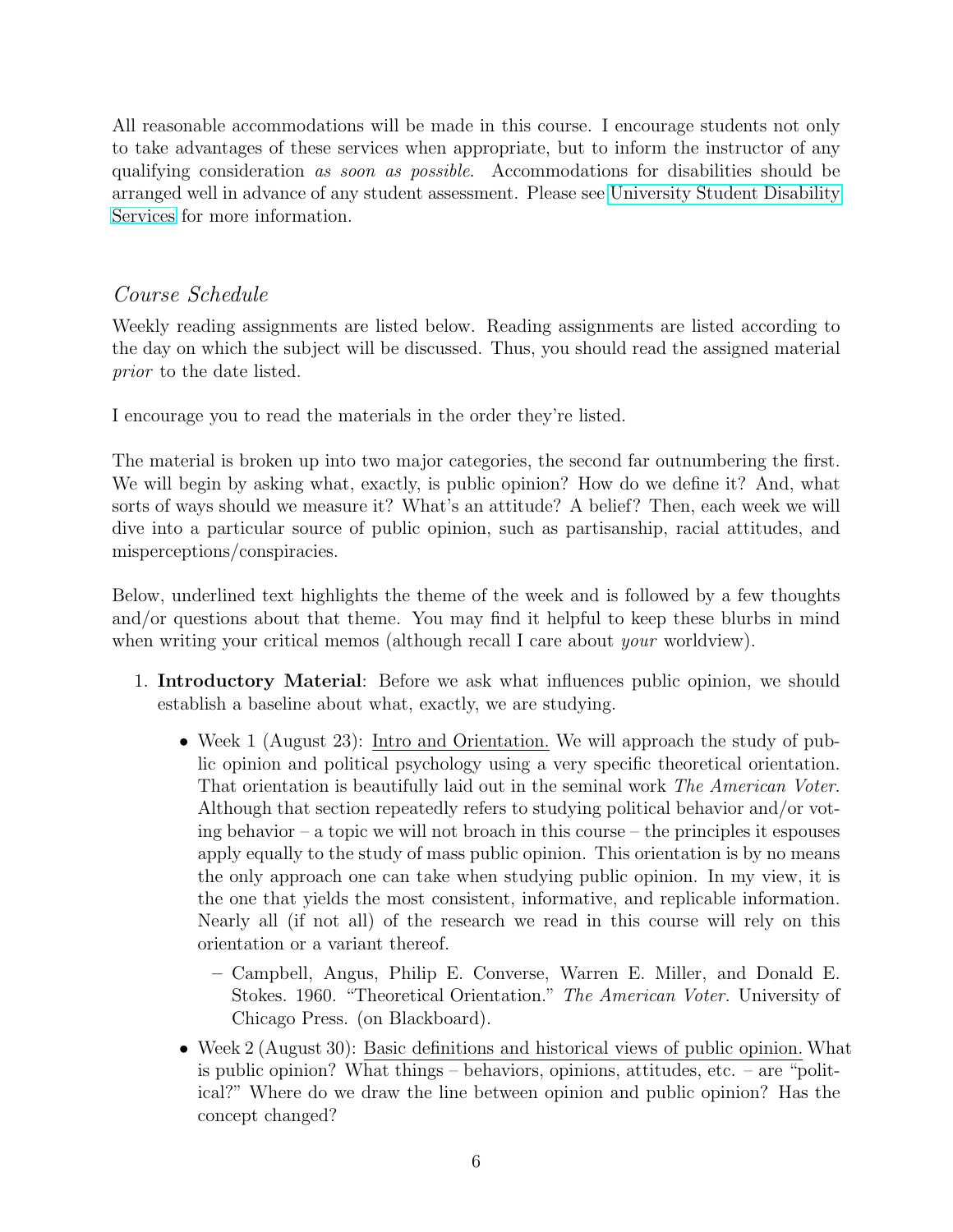- Converse, Philip E. 1987. "Changing Conceptions of Public Opinion in the Political Process." Public Opinion Quarterly 51: S12-S24.
- Herbst, Susan. 2012. "The History and Meaning of Public Opinion" in New Directions in Public Opinion, ed. Adam J. Berinsky. Routledge pages 19-31.
- Pew Research Center. April 25, 2013. "Civil Engagement in the Digital Age."
- Igo, Sarah E. 2007. The Averaged American: Surveys, Citizens, and the Making of a Mass Public.
- Lippmann, Walter. 1922. Public Opinion. Chapter 1.
- Week 3 (September 6): Attitudes, preferences, beliefs, and behavior. What, exactly, should we study? How do those things – attitudes, preferences, beliefs, opinions, etc. – differ, and do those differences matter? Can political scientists differentiate those concepts, accurately measure them, and bring them to bear on studies of other outcomes of interest (e.g., behavior)? Perhaps most importantly, do attitudes, preferences, opinions, etc. actually exist in the minds of ordinary citizens, or are they merely constructed by surveys and researchers?

#### – FIRST PAPER DUE

- Zaller, John and Stanley Feldman. 1992. "A Simple Theory of the Survey Response: Answering Questions Versus Revealing Preferences." American Journal of Political Science 36: 579-616.
- Berinsky, Adam J. 1999. "The Two Faces of Public Opinion." American Journal of Political Science 43(4): 1209-1230.
- Kahneman, Daniel, Ilana Ritov, and David Schkade. 1999. "Economic Preferences or Attitude Expression?" Journal of Risk and Uncertainty. 19(1-3): 203-235.
- Bartels, Larry M. 2003. "Democracy with Attitudes" in Electoral Democracy, eds. Michael MacKuen and George Rabinowitz. University of Michigan Press. Pages 48-82. [LINK](https://goo.gl/dGMFbT)
- Miller, Joanne M. and David A.M. Peterson. 2004. "Theoretical and Empirical Implications of Attitude Strength." Journal of Politics 66: 847-867.
- Barabas, Jason and Jennifer Jerit. 2010. "Are Survey Experiments Externally Valid?" American Political Science Review 104(2): 226-242.
- 2. The Sources of Public Opinion: From here on out, each week we will focus on a particular set of properties that may lead to, influence, or otherwise relate to public opinion and/or political psychology. Be certain to focus on what the presented research can tell us, what it cannot, and whether there is consensus on that property's influence.
	- Week 4 (September 13): Political socialization. Were you an informed voter at 18? Probably not. But you had some ideas about politics. Where did those ideas come from? What about the values that underlie many political decisions? Family, education, peer groups, and other parts of one's formative years play a role in one's beliefs about politics.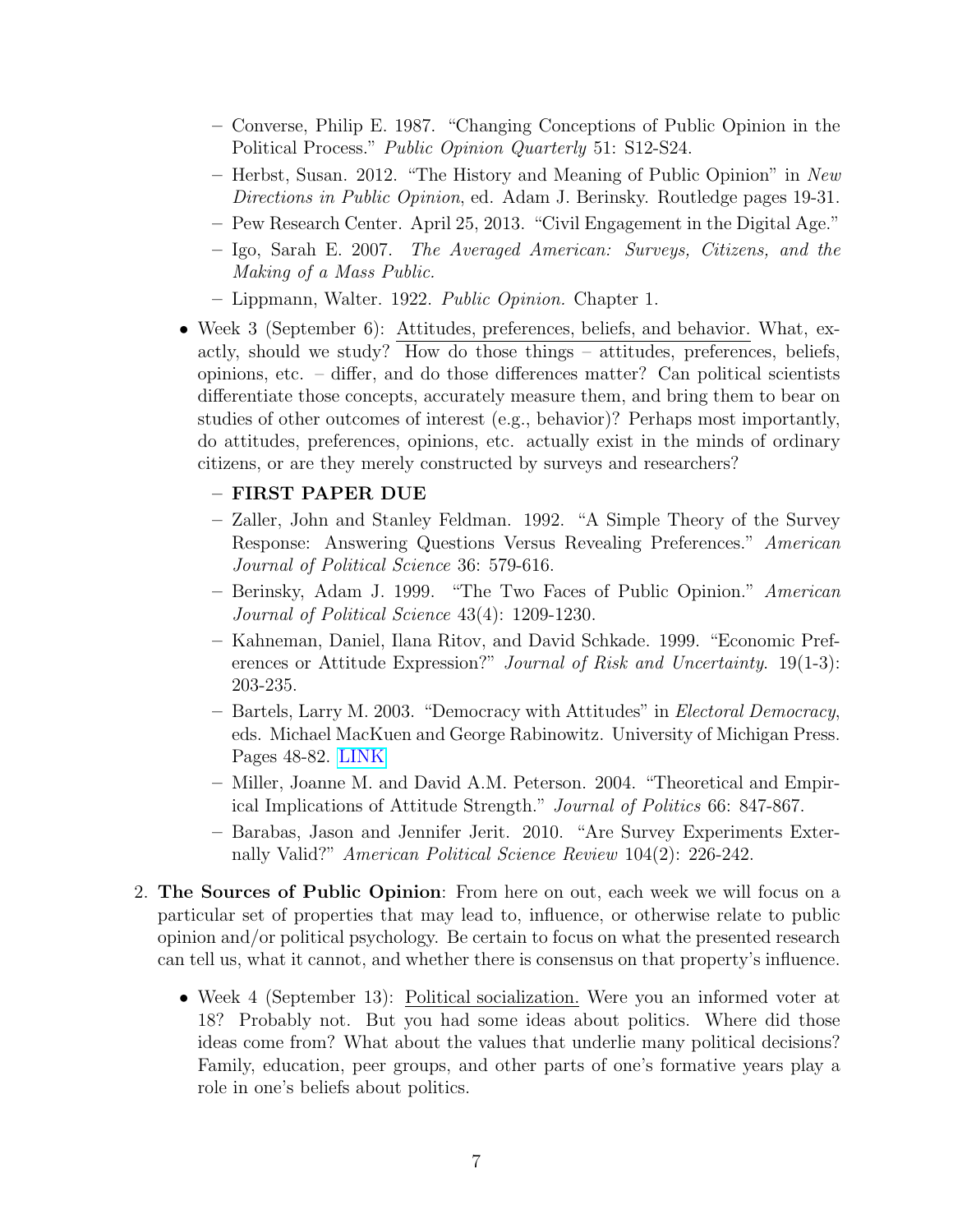- Jennings, M. Kent and Richard G. Niemi. 1968. "The Transmission of Political Values from Parent to Child." American Political Science Review 62(1): 169-184.
- Jacoby, William G. 2006. "Value Choices and American Public Opinion." American Journal of Political Science 50(3): 706-723.
- Erikson, Robert S. and Laura Stoker. 2011. "Caught in the Draft: The Effects of Vietnam Draft Lottery Status on Political Attitudes." American Political Science Review 105(2): 221-237.
- Highton, Benjamin. 2009. "Revisiting the Relationship between Educational Attainment and Political Sophistication." Journal of Politics 71(4): 1564- 1576.
- Week 5 (MUST BE RESCHEDULED): Knowledge, heuristics, cues, etc. Basic democratic theory suggests that citizens should make informed decisions about the politics that govern their lives. A major criticism of American democracy has been the relative lack of sophistication among average citizens. So, what do people know about politics? Are their opinions stable? What types of information do they bring to bear on political decisions? The answers vary. One important thing to consider when reading this research is what the relevant baseline should be. What is an "informed" citizen? Do researchers always do a good job of determining who is and isn't "informed?" Finally, we will conclude with an article that asks whether there are actually normative implications to low knowledge.
	- Reacquaint yourself with Highton's article from last week.
	- Luskin, Robert C. 1990. "Explaining Political Sophistication." Political Behavior 12(4): 331-361.
	- Feldman, Stanley and John Zaller. 1992. "The Political Culture of Ambivalence: Ideological Responses to the Welfare State." American Journal of Political Science 36(1): 268-307.
	- Lupia, Arthur. 1994. "Shortcuts versus Encyclopedias: Information and Voting Behavior in California Insurance Reform Elections.
	- Lodge, Milton, Marco R. Steenbergen, and Shawn Brau. 1995. "The Responsive Voter: Campaign Information and the Dynamics of Candidate Evaluations." American Political Science Review 89(2): 309-326.
	- Druckman, James N., Jordan Fein, and Thomas J. Leeper. 2012. "A Source of Bias in Public Opinion Stability." American Political Science Review 106(2): 430-454.
	- Gibson, James L. and Gregory A. Caldeira. 2008. "Knowing the Supreme Court? A Reconsideration of Public Ignorance of the High Court." The Journal of Politics 71(2): 429-441.
	- Lau, Richard R. and David P. Redlawsk. 1997. "Voting Correctly." The American Political Science Review 91(3): 585-598.

<sup>∗</sup> This article asks whether knowledge – or the lack thereof – matters in the behavioral realm. It's not public opinion, per se, but the "so what" question is answered here.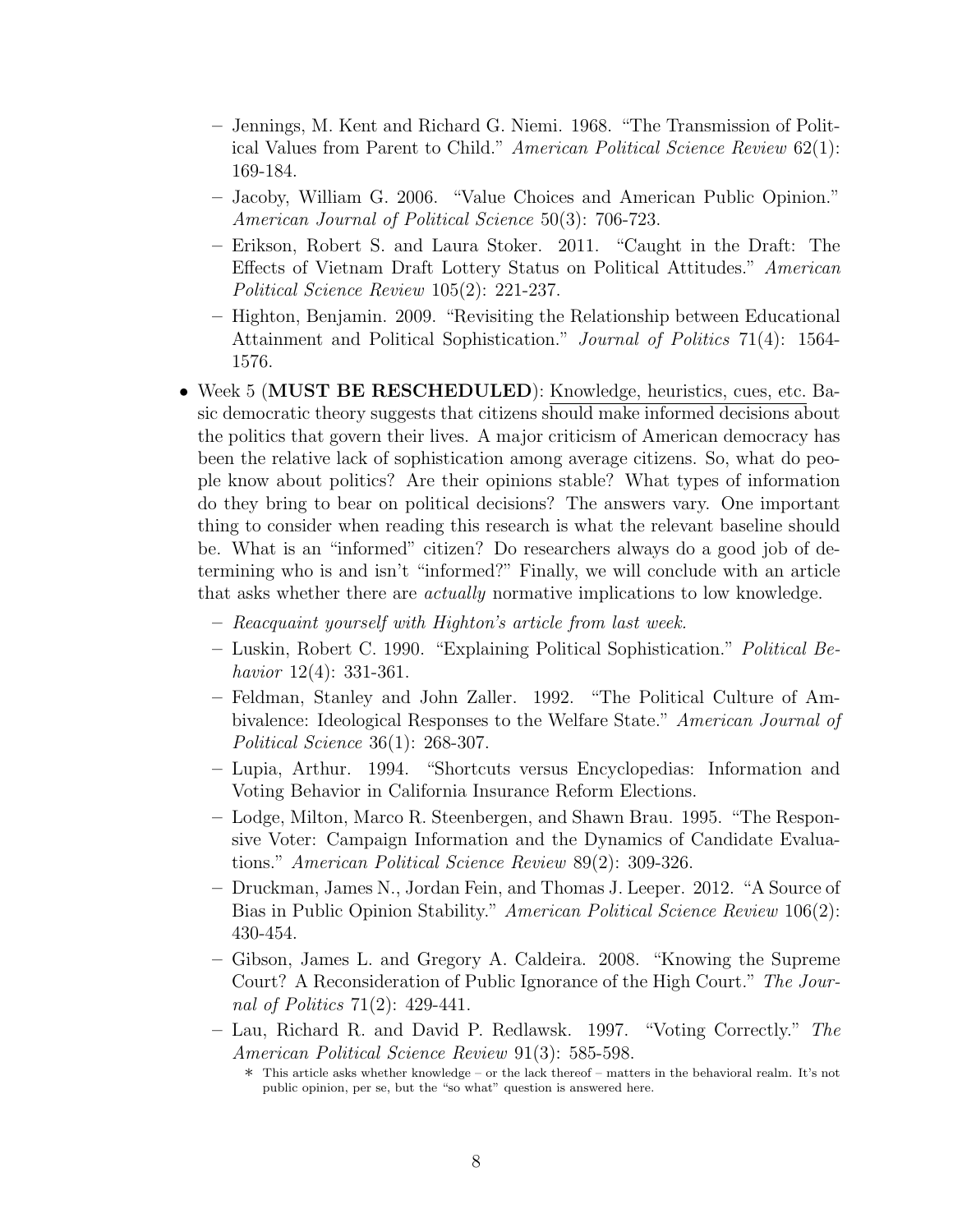#### Additional Readings:

- Delli-Carpini, Michael X. and Scott Keeter. 1996. "What Americans Know About Politics."
- Week 6 (September 27): Ideology: The most common conception of ideology is a system of beliefs and ideas that forms the basis of one's politics. An overarching worldview that, in theory, links all facets of political life (e.g., values, beliefs, votes). In reality, do Americans have ideologies? If so, do they look like the "gold standard?" Is the left-right, liberal-conservative ideological continuum a useful tool to understand complex beliefs about the political world? The answer is far from straightforward and has changed over time. Again, it is important to consider our baseline. What does it mean for an individual to be "constrained?" What does constraint look like when various political stimuli vary in their levels of ideological content?
	- Converse, Philip E. 1964. "The Nature of Belief Systems in Mass Publics." In Ideology and Discontent, ed. David E. Apter. New York, NY: Free Press, p. 206-219.
	- Jacoby, William G. 1995. "The Structure of Ideological Thinking in the American Electorate." American Journal of Political Science 105(2): 221- 237.
	- Feldman, Stanley, and Christopher Johnston. 2014. "Understanding the Determinants of Political Ideology: Implications of Structural Complexity." Political Psychology. 35: 337-58.
	- Klar, Samara. 2014."A Multidimensional Study of Ideological Preferences and Priorities among the American Public." Public Opinion Quarterly. 78:344- 59.
	- Devine, Christopher J. 2014. "Ideological Social Identity: Psychological Attachment to Ideological In-Groups as a Political Phenomenon and a Behavioral Influence." Political Behavior. 37:1-27.
	- Mason, Lilliana. 2018. "Ideologues without Issues: The Polarizing Consequences of Ideological Identities." Public Opinion Quarterly. 82(S1): 280-301.
		- ∗ This article discusses a topic polarization that we haven't reached yet in this course. The concept is intuitive, and described in the article, but I want you to focus on Mason's more controversial claim: ideology as an identity, as opposed to a system of beliefs about the political world. If an ideology is an identity, is it actually an ideology?
- Week 7 (MUST BE RESCHEDULED): Partisanship & Groups: Political parties are, in their purest form, simply organizations that agree upon some proposed policies and aim to promote their shared version of the collective good, further their supporters' interests, and hold power in government in pursuit of those interests. In reality, political parties in the United States are groups to which individuals are affectively (i.e., emotionally and psychologically) attached. Over the next two weeks, we will focus on what party identification is, how it helps mold opinions, whether it moves or is a mover, and whether it influences merely opinions or actual behaviors.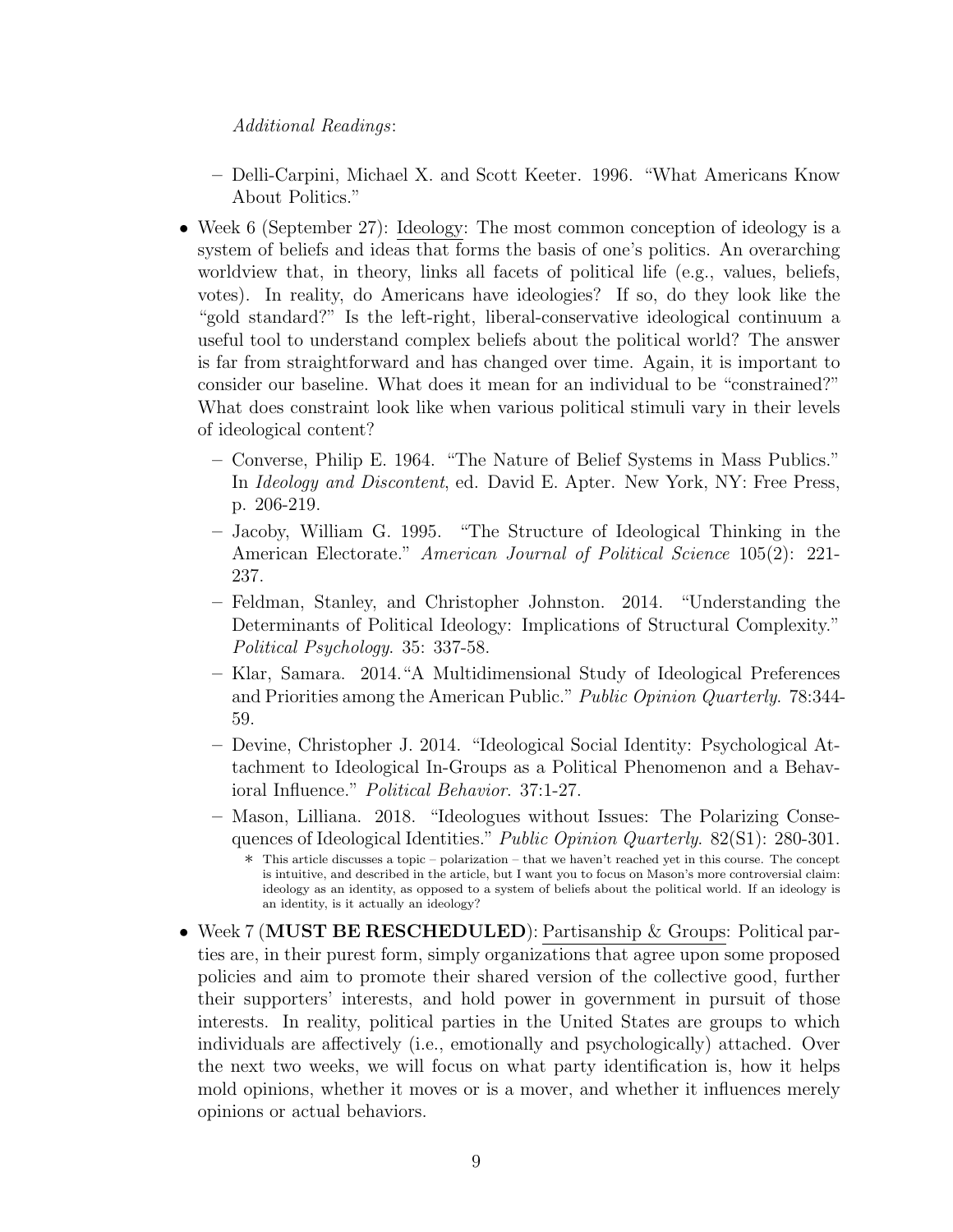There are two streams of literature this week. One refers to micropartisanship (i.e., individual level partisanship) and the other macropartisanship (i.e., the partisanship of the electorate). Although they may seem disparate at first, these works debate what, exactly, partisanship is. I encourage you to think about the ecological fallacy – the fallacy where inferences about individuals are deduced from inferences for the group as a whole – while reading these. Does partisanship move people to behave a certain way politically, or does politics cause partisanship to move? Some call it "the unmoved mover." Others think it itself is a product of the political environment. Can they both be true?

- Campbell, Angus, Philip E. Converse, Warren E. Miller, and Donald E. Stokes. 1960. "The Impact of Party Identification" and "The Development of Party Identification." The American Voter. University of Chicago Press. (both chapters on Blackboard).
	- ∗ <sup>I</sup> strongly recommend that you read the entire book. It is perhaps the most foundational text in the behavioral tradition in American politics. If we had a Mt. Rushmore of political scientists, it'd be the American Voter crew.
- Fiorina, Morris. 1978. "Economic Retrospective Voting in American National Elections: A Micro-Analysis." American Journal of Political Science 22(1978): 426-443.
- MacKuen, Michael B., Robert S. Erikson, and James A. Stimson. 1989. "Macropartisanship." American Political Science Review p. 1125-1142.
- MacKuen, Michael B., Robert S. Erikson, James A. Stimson, Paul R. Abramson, and Charles W. Ostrom Jr. 1992. "Question Wording and Macropartisanship." American Political Science Review 86(02): 475-486.
- Green, Donald P., Bradley Palmquist, and Erick Schickler. 1998. "Macropartisanship: A Replication and Critique." American Political Science Review p. 883-899.
- Bartels, Larry M. 2000. "Partisanship and Voting Behavior, 1952-1996." American Journal of Political Science 44(1): 35-50.
- Carsey, Thomas M. and Geoffrey C. Layman. 2006. "Changing Sides or Changing Minds? Party Identification and Policy Preferences in the American Electorate." American Journal of Political Science 50(2): 464-477.

Additional Readings:

- Green, Donald P. and Bradley Palmquist. 1990. "Of Artifacts and Partisan Instability." American Journal of Political Science p. 872-902.
- Green, Donald P. and Bradley Palmquist. 1994. "How Stable is Party Identification?" Political Behavior 16(4): 437-466.
- Green, Donald P., Bradley Palmquist, and Erick Schickler. 2004. Partisan Hearts and Minds: Political Parties and the Social Identity of Voters. Yale University Press.
- Goren, Paul. 2005. "Party Identification and Core Political Values." American Journal of Political Science 49(4): 881-896.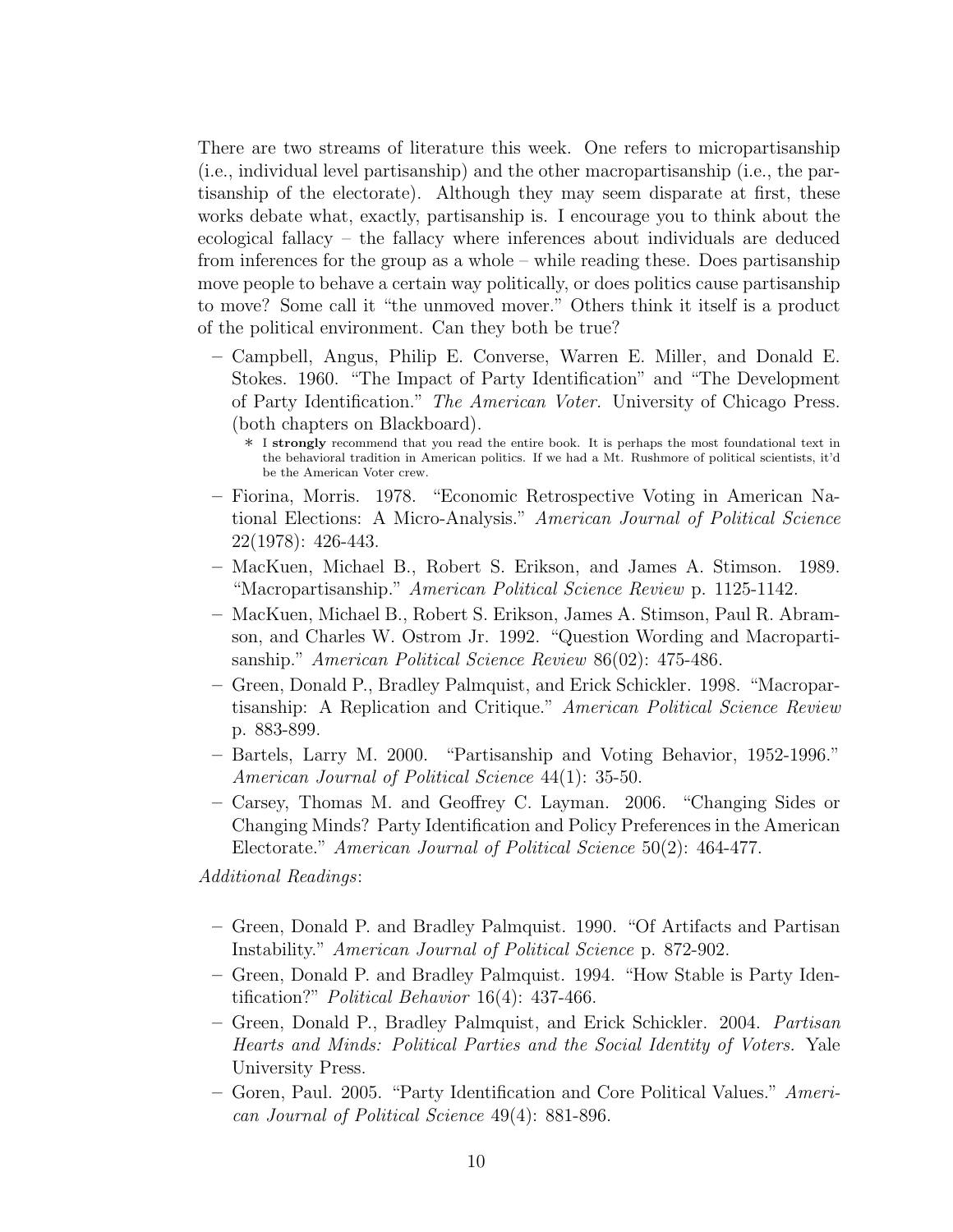– Box-Steffensmeier, Janet M. and Renee M. Smith. 1996. "The Dynamics of Aggregate Partisanship." American Political Science Review. p. 567-580.

- Week 8 (October 11): Partisan Bias & Motivated Reasoning: The American Voter described partisanship as a perceptual screen through which we perceive the political world. Is partisanship truly the lens through which we perceive political stimuli, or does it merely precede conscious evaluation of political stimuli? The short answer is it is truly a perception lens. This week we will look at several examples of times that partisanship produces bias and forces us to perceive information in a manner consistent with what we already believe.
	- Bartels, Larry M. 2002. "Beyond the Running Tally: Partisan Bias in Political Perceptions" Political Behavior 24: 117-150.
	- Taber, Charles S. and Milton Lodge. 2006. "Motivated Skepticism in the Evaluation of Political Beliefs." American Journal of Political Science 50(3): 755-769
	- Nyhan, Brendan and Jason Reifler. 2010. "When Corrections Fail: The Persistence of Political Misperceptions." Political Behavior 32: 303-330.
	- Leeper, Thomas J. and Rune Slothuus. 2014. "Political Parties, Motivated Reasoning, and Public Opinion Formation." Advances in Political Psychology 35(S1): 129-156.
	- Gaines, Brian, James H. Kuklinski, Paul J. Quick, Buddy Peyton, and Jay Verkuilen. 2007. "Same Facts, Different Interpretations: Partisan Motivation and Opinion on Iraq." Journal of Politics 69(3): 957-974.

Additional Readings (many of these apply to Week 9, as well):

- Bullock, John G., Alan S. Gerber, Seth J. Hill, and Gregory A. Huber. 2015. "Partisan Bias in Factual Beliefs about Politics." Quarterly Journal of Political Science 10: 519-578.
- Druckman, James N. 2012. "The Politics of Motivation." Critical Review 24(2): 199-216.
- Kam, Cindy D. 2005. "Who Toes the Party Line? Cues, Values, and Individual Differences." Political Behavior 27(2): 163-182.
- Rahn, Wendy M. 1993. "The Role of Partisan Stereotypes in Information Processing about Political Candidates." American Journal of Political Science 37: 472-496.
- Cohen, Geoffrey L. 2003. "Party over Policy: The Dominating Impact of Group Influence on Political Beliefs." Journal of Personality and Social Psychology 85(5): 808-22.
- Lenz, Gabriel S. 2012. Follow the Leader: How Voters Respond to Politicians' Policies and Performance. Chicago: The University of Chicago Press.
- Week 9 (October 18): Social identity and polarization (both ideological and affective): Two weeks ago, we read work – particularly by Green and his colleagues –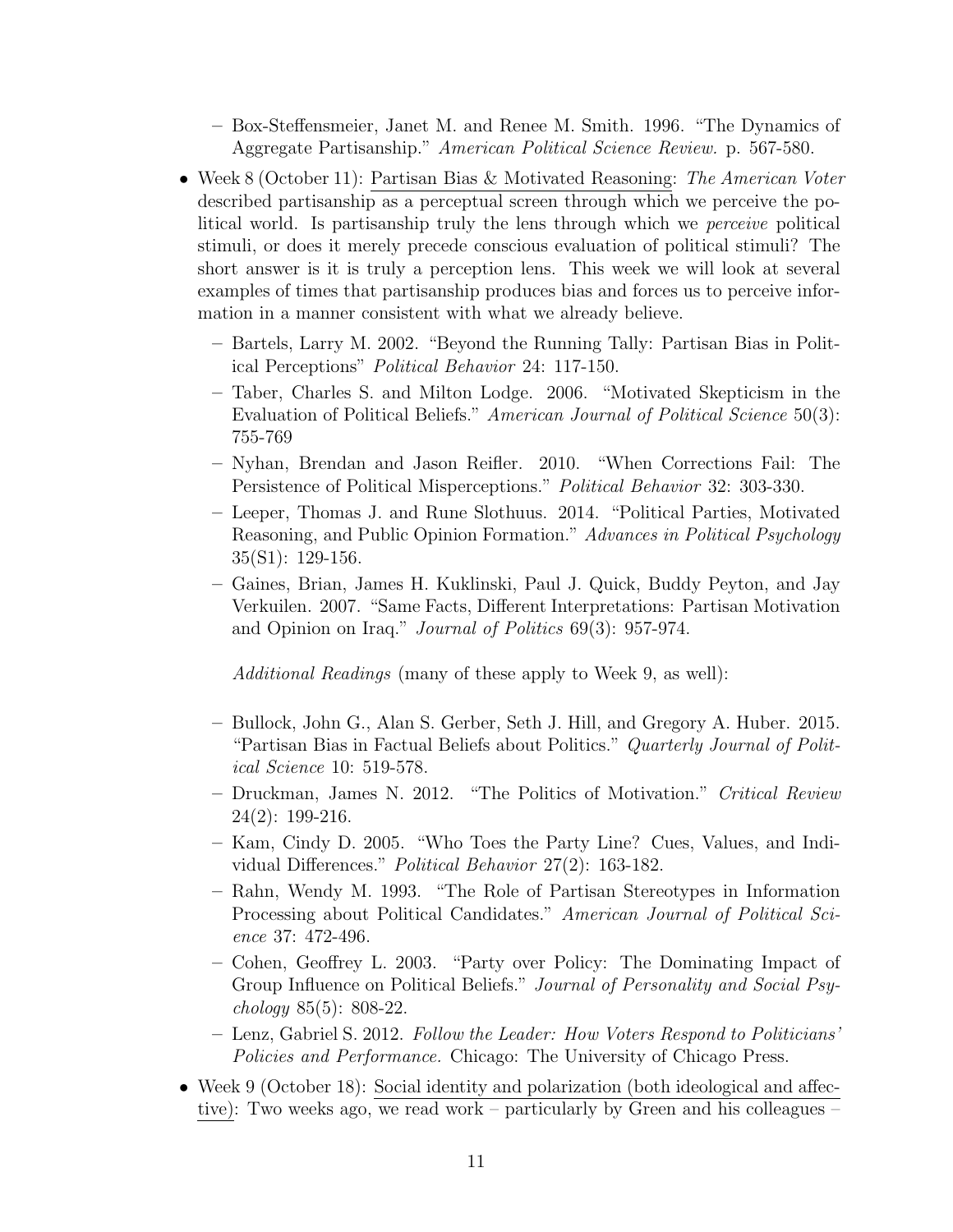that suggests partisanship is a social identity. Two of the major behavioral consequences of identity-based partisanship are (1) sorting, or increasing alignment between partisanship, ideology, and other identities and, relatedly, (2) polarization, or an increasing difference between the two major partisan groups. But what, exactly, does polarization look like at the mass level? We will start by discussing polarization in the ideological realm before moving to social polarization. While Americans tend to agree on many policy positions, they increasingly loathe members of the out-group. Is partisanship a social group? Do social groups influence partisanship?

Two things are crucial for you to pay attention to during these readings. The first is the idea of partisanship as a social identity. Second, mind how "polarization" is defined differently across articles (e.g., "social polarization," "affective polarization," etc.).

Ideological polarization:

– Abramowitz, Alan I. and Kyle L. Saunders. 2008. "Is Polarization a Myth?" Journal of Politics 70(2): 542-556.

Social identity & other forms of polarization:

- Iyengar, Shanto, Gaurav Sood, and Yphtach Lelkes. 2012. "Affect, Not Ideology: A Social Identity Perspective on Polarization." Public Opinion Quarterly 76(5): 405-431.
- Huddy, Leonie, Lilliana Mason, and Lene Aarøe. 2015. "Expressive Partisanship: Campaign Involvement, Political Emotion, and Partisan Identity" American Political Science Review. 109:117.
- Iyengar, Shanto and Sean J. Westwood. 2015. "Fear and Loathing across Party Lines: New Evidence on Group Polarization."
- Mason, Lilliana. 2015. "'I Disrespectfully Agree': The Differential Effects of Partisan Sorting on Social and Issue Polarization." American Journal of Political Science. 59:12845.
- Mason, Lilliana and Julie Wronski. 2018. "One Tribe to Bind Them All: How Our Social Group Attachments Strengthen Partisanship." Political Psychology 39(S1)
- Week 10 (October 25): Media Effects: Is the news media informative, or persuasive? Can it shape our perceptions of the political world? The short answer is it's persuasive and, yes, it can shape our perceptions. One thing I'd like you to think a lot about is the normative implications of this source of public opinion. Do we truly have control over the news media?
	- Gilens, Martin, Lynn Vavreck, and Martin Cohen. 2007. "The Mass Media and the Public's Assessments of Presidential Candidates, 1952-2000." Journal of Politics 69(4): 1160-1175.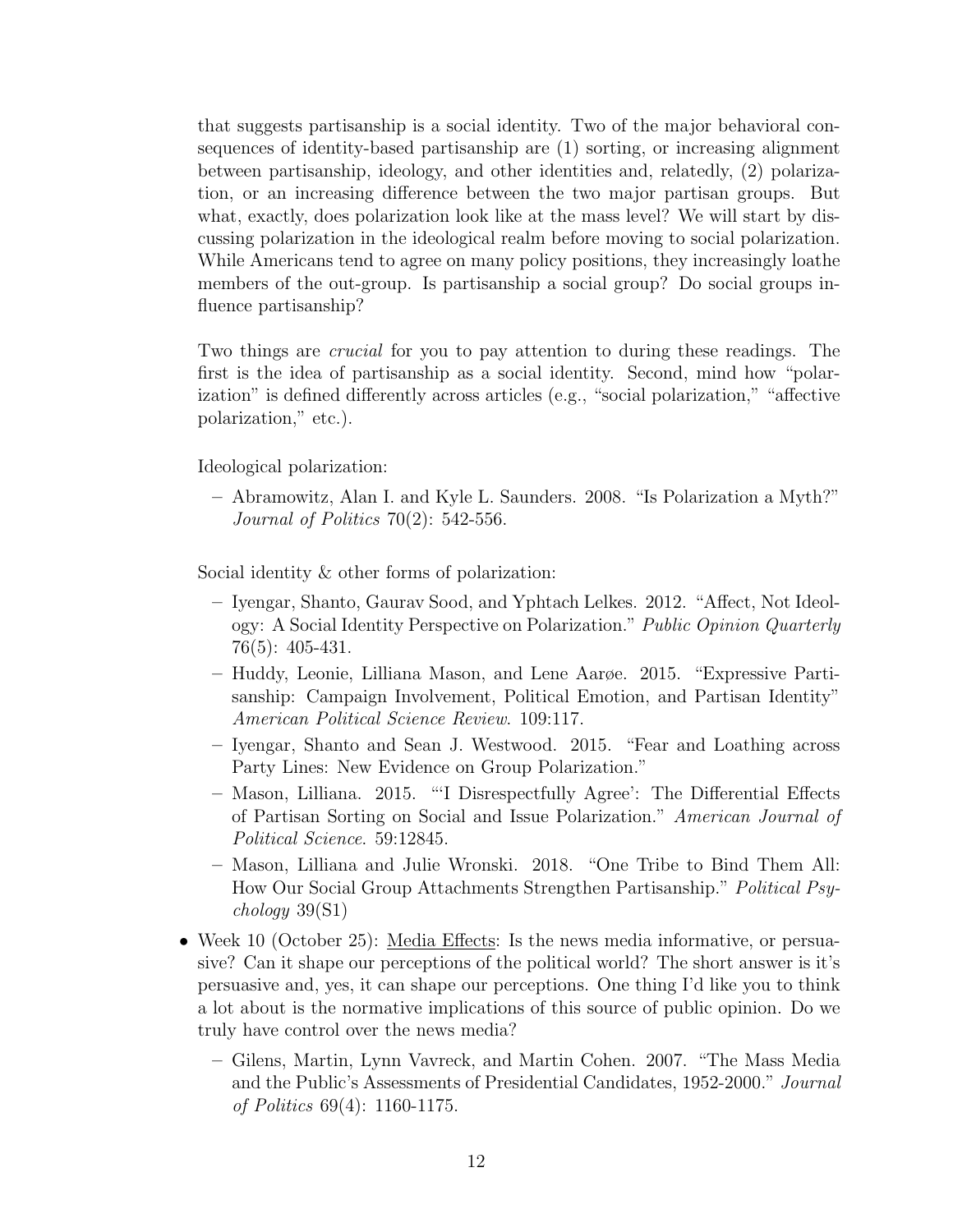- Prior, Markus. 2005. "News vs. Entertainment: How Increasing Media Choice Widens Gaps in Political Knowledge and Trust." American Journal of Political Science 49(3): 577-592.
- Gilliam, Franklin D., Jr., and Shanto Iyengar. 2000. "Prime Suspects: The Influence of Local Television News on the Viewing Public" American Journal of Political Science 44(3): 560-573.
- Jacoby, William G. 2000. "Issue Framing and Public Opinion on Government Spending." American Journal of Political Science 44(4): 750-767.
- Ladd, Johnathan McDonald and Gabriel S. Lenz. 2009. "Exploiting a Rare Communication Shift to Document the Persuasive Power of the News Media." American Journal of Political Science. 53(2).
- Something fake news related. TBD.
- Week 11 (November 1): Racial Attitudes: Since the Civil Rights era, it has been seen as socially undesirable to express outwardly racist sentiments. That is, most people aren't overtly racist anymore (at least not on public opinion surveys). This type of racism has been replaced by a more symbolic variant. What do these symbolic racist sentiments yield politically?

There are two things that are very interesting in this line of research. First, there is an ongoing measurement controversy that we will discuss. Second, both Presidents Obama and Trump – for very different reasons – altered racial attitudes in the United States.

- Rabinowitz, Joshua L., David O. Sears, Jim Sidanius and Jon A. Krosnick. 2009. "Why Do White Americans oppose race-targeted policies? Clarifying the impact of symbolic racism." Political Psychology 30(5):805-828.
- Tesler, Michael. 2012. "The Spillover of Racialization into Health Care: How President Obama Polarized Public Opinion by Race and Racial Attitudes." American Journal of Political Science 56(3): 690-704.
- Tesler, Michael. 2013. "The Return of Old Fashioned Racism to White Americans Partisan Preferences in the Early Obama Era." The Journal of Politics 75(1):110-123.
- Enders, Adam M. and Jamil Scott. 2018. "The Increasing Racialization of American Electoral Politics, 1988-2016." American Politics Research.
- Enders, Adam M. 2018. "A Matter of Principle? On the Relationship Between Racial Resentment and Ideology."
- Week 12 (November 8): Personality: Public opinion research was long criticized for simultaneously asserting that the average American was politically unconstrained and unsophisticated, but that they also made political judgments deliberately. Much of the research we've discussed – particularly on motivated reasoning and partisanship as a social identity – in part rejects the idea that political judgments are made deliberately.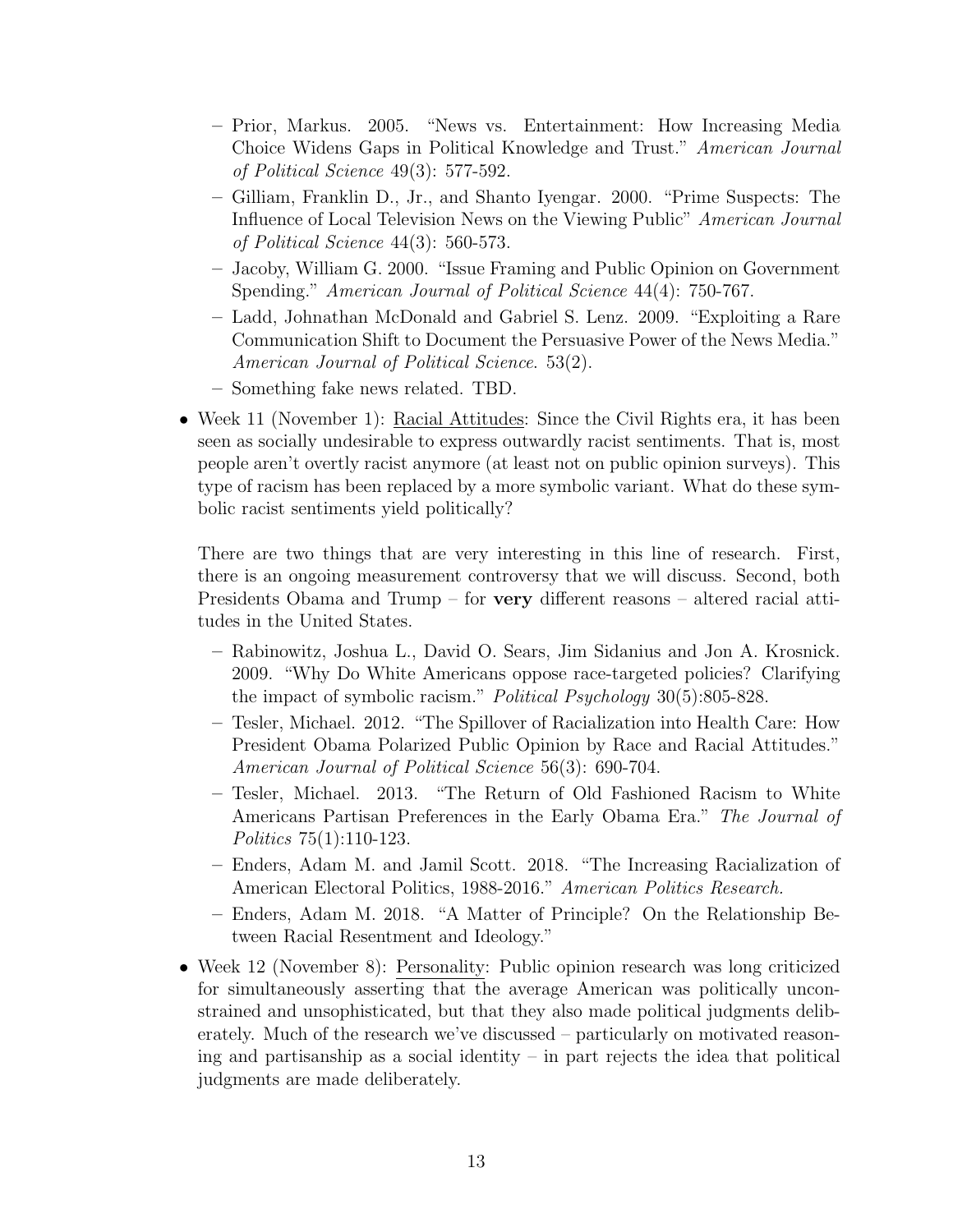Research on personality tries to go a step beyond "deliberate" or "not" by revealing what's in the "black box" of personality-driven political attitudes. Are certain people, by the nature of their personality, predisposed to certain attitudes? If so, it would be hard to conclude attitudes are a function of deliberately assessing the political world. But, there are many important questions in this area. Most importantly, do personality traits cause political attitudes? If not, what does understanding that correlations exist between personality and political attitudes offer?

- Gerber, Alan S., Gregory A. Huber, David Doherty, and Conor M. Dowling. 2011. "Personality and Political Attitudes: Relationships Across Issue Domains and Political Contexts." American Political Science Review 104(1): 11-133.
- Gerber, Alan S., Gregory A. Huber, David Doherty, and Conor M. Dowling. 2012. "Personality and the Strength and Direction of Partisan Identification.? Political Behavior 34: 653-688.
- Gerber, Alan S., Gregory A. Huber, David Doherty, and Conor M. Dowling. 2012. "Disagreement and the Avoidance of Political Discussion: Aggregate Relationships and Differences across Personality Traits.? American Journal of Political Science 56: 849-874.
- Jonason, Peter K. 2014. "Personality and politics." Personality and Individual Differences 71: 181-184.
- Verhulst, Brad, Lindon J. Eaves, and Peter K. Hatemi. 2012. "Correlation not Causation: The Relationship between Personality Traits and Political Ideologies." American Journal of Political Science 56(1): 34-51.
- Hatemi, Peter K. and Brad Verhulst. 2015. "Political Attitudes Develop independently of Personality Traits." PLoS One 10(3).
- Week 13 (November 15): Neuro-, geno-, and bio-politics: This is effectively an extension of last week's topic, swapping biology, epigenetics, and brain behavior for personality. These are also some of the "black box" explanations for certain political attitudes and opinions. Are certain people, by the nature of their genetic makeup, biochemical markers, and cognitive processes, predisposed to certain attitudes? If so, it would be hard to conclude attitudes are a function of deliberately assessing the political world.

Here, I am presenting research that indicates these factors do meaningfully influence politics. This is by no means a settled question. If you are interested in this line of work, I strongly recommend you read some of the additional materials that call the findings here assigned into question.

- Alford, John R., Carolyn R. Funk, and John R. Hibbing. 2005. "Are Political Orientations Genetically Transmitted?" American Political Science Review 99(2): 153-167.
- McDermott, Rose, Dustin Tingley, and Peter K. Hatemi. "Assortative Mating on Ideology Could Operate Through Olfactory Cues." American Journal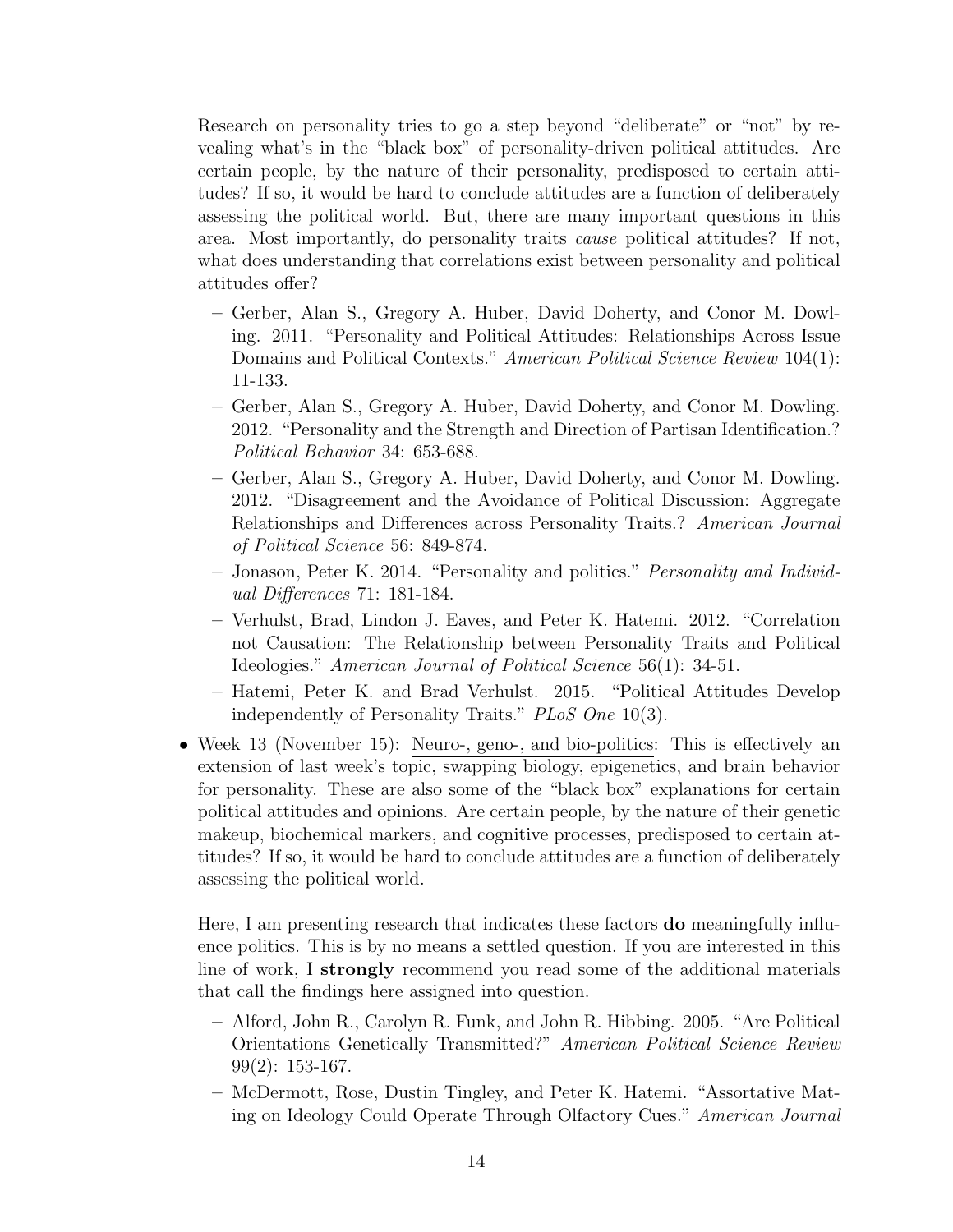of Political Science 58(4)

- Petersen, Michael Bang and Lene Aarøe. 2013. "Politics in the MInd's Eye: Imagination as a Link between Social and Political Cognition." American Political Science Review 107(2)
- Eaves, L.J., and Peter K. Hetemi. 2008. "Transmission of Attitudes toward Abortion and Gay Rights: Parental Socialization or Parental Mate Selection?" Behaivor Genetics 38: 247-256.
- Aarøe, Lene, Michael Bang Peterson, and Kevin Arceneaux. 2017. "The Behavioral Immune System Shapes Political Intuitions: Why and How Individual Differences in Disgust Sensitivity Underlie Opposition to Immigration" American Political Science Review 111(2).
- Merolla, Jennifer L., Guy Burnett, Kenneth V. Pyle, Sheila Ahmadi, and Paul J. Zak. 2013. "Oxytocin and the Biological Basis for Interpersonal and Political Trust." Political Behavior 35(4): 753-776.

Additional Readings: There is ongoing debate as to whether genopolitics is a worthwhile endeavor. I highly recommend you familiarize yourself with the debate. Moreover, there are questions as to whether certain biochemical agents (i.e., hormones) actually operate in the political realm in the way it is speculated.

- Fowler, James H. and Christopher T. Dawes. 2013. "In Defense of Genopolitics" American Political Science Review 107(2).
- Charney, Evan and William English. 2013. "Genopolitics and the Science of Genetics" American Political Science Review 107(2).
- Wronski, Julie et al.
- Week 14 (NO CLASS [THANKSGIVING])
- Week 15 (November 29): Discrete Emotions: Psychologists hold that there are 6 universal emotions – fear, anger, disgust, surprise, happiness, and sadness. Do these emotions play distinct roles on the political world? Do they predict certain preferences? Do they have meaningful behavioral consequences?

These questions, too, are an extension of the personality, neuro, geno, and biopolitics questions. All of these things interact with one another. For instance, conservatives are more prone to disgust than liberals; does this matter? (You'll notice I'm particularly interested in the role of disgust. Do not take that to mean disgust is the only, or even the strongest, emotion influencing politics.)

- Re-familiarize yourself with the Aarøe, Peterson, and Arceneaux piece from last week.
- Armaly, Miles T. and Adam M. Enders. "Fight or Flight? The Role of Disgust in Exacerbating Social Polarization."
- Kam, Cindy D. and Beth A. Estes. 2016. "Disgust Sensitivity and Public Demand for Protection." The Journal of Politics 78(2).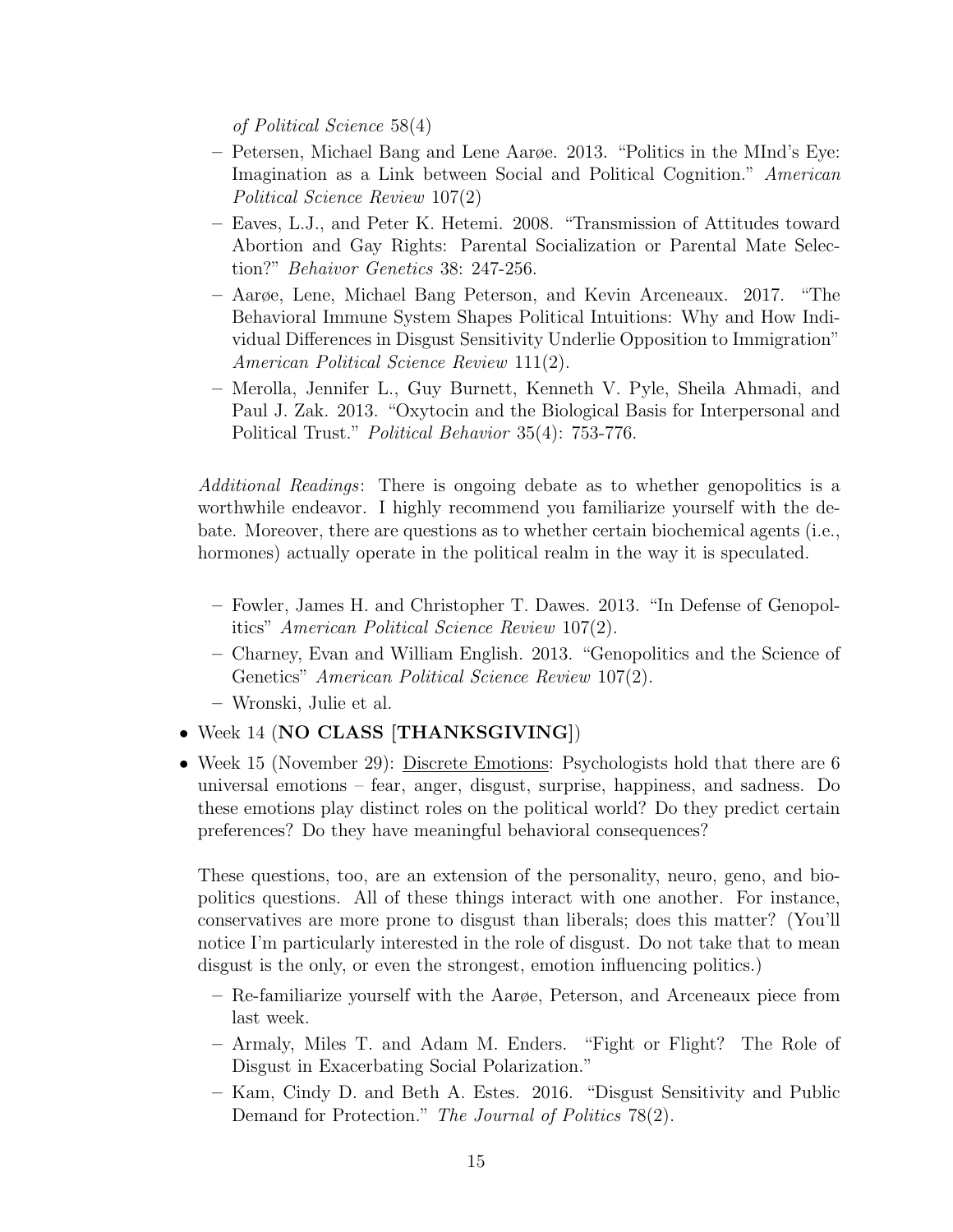- Clifford, Scott and Spencer Piston. 2017. "Explaining Public Support for Counterproductive Homelessness Policy: The Role of Disgust." Political Behavior 39(2): 503-525.
- Webster, Steven W. and Alan I. Abramowitz. 2017. "The Ideological Foundations of Affective Polarization in the U.S. Electorate." American Politics Research 45(4): 621-647.
- Suhay, Elizabeth. 2015. "Explaining Group Influence: The Role of Identity and Emotion in Political Conformity and Polarization
- Week 16 (December 6): Conspiracy Theories, Misunderstandings, & Distrust: What people *think* about how they fit into the political world, as opposed to how they actually fit into it, is an important distinction. We can probably predict how somebody will vote if they think they are being represented by their Congressperson, even if that belief does not reflect reality. How do perceptions differ from reality? What types of consequences does the difference have on thinking about politics?

A second line of research this week examines conspiracy theories. What does it look like when the distrust, skepticism, and misunderstandings that are present in everyday politics borders on the psychologically harmful? Importantly, how do we define "conspiracy theorist" and "conspiracy?" People who believed in Watergate were once considered conspiracy theorists, but we now recognize that event as a legitimate mover of political beliefs and attitudes. Overall, what role do conspiracy beliefs play in the formation of American public opinion?

Misperceptions of the Political World:

- Ahler, Douglas J. 2014. "Self-fulfilling Misperceptions of Public Polarization." The Journal of Politics 76(3): 607-620
- Ahler, Douglas J. and Gaurav Sood. 2018. "The Parties in Our Heads: Misperceptions about Party Composition and Their Consequences." The Journal of Politics 80(3).
- Westfall, Jacob, Leaf Van Boven, John R. Chambers, and Charles M. Judd. 2015. "Perceiving Political Polarization in the United States: Party Identity, Strength, and Attitude Extremity Exacerbate the Perceived Partisan Divide." Perspectives on Psychological Science 10(2): 145-158.
- Enders, Adam M. and Miles T. Armaly. 2018. "The Differential Effects of Actual and Perceived Polarization." Political Behavior.

Conspiracism and Conspiracy Theorists:

- Miller, Joanne M., Kyle L. Saunders, and Christina E. Farhart. 2016. "Conspiracy Endorsement as Motivated Reasoning: The Moderating Roles of Political Knowledge and Trust.? American Journal of Political Science 60(4): 824-844.
- Enders, Adam M., Steven M. Smallpage, and Robert N. Lupton. 2017. "Are All 'Birthers' Conspiracy Theorists?: On the Relationship between Conspir-